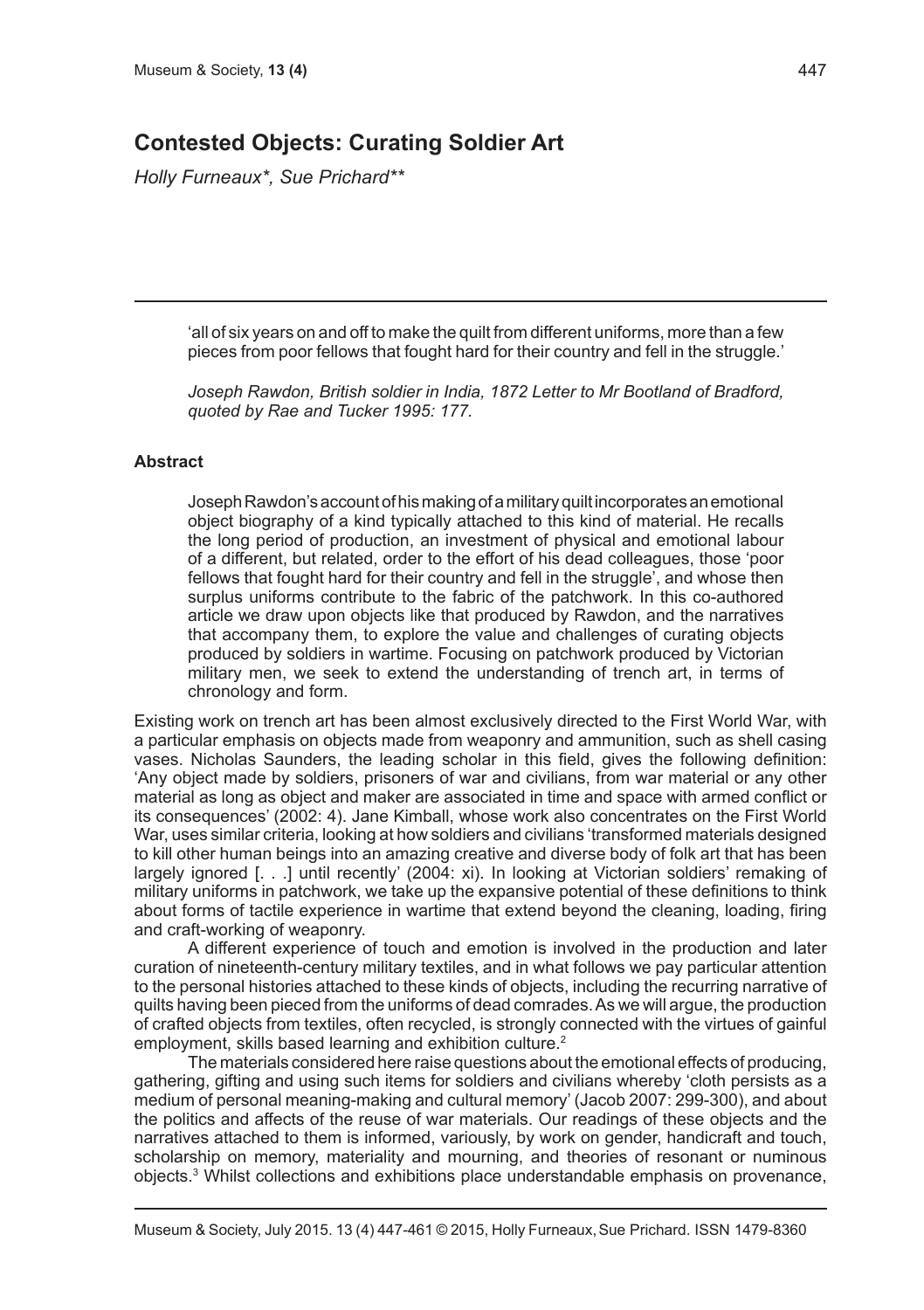we also want to explore the significance of the handed-on stories, or object biographies, that become interwoven with these things.4 We suggest that such objects can be used to rethink the gendering of craftwork in the nineteenth century, and to recover untold stories of military experience, emphasizing soldiers' tactile and emotional engagements, and exploring shared threads of feeling between home, battlefield, and hospital.

## **Curating a Military Quilt: 'Quilts 1700-2010'**

In 2010 the Victoria & Albert Museum displayed an excellent example of a nineteenth-century military quilt in the 'Quilts 1700-2010' exhibition (V&A 20 March – 1 July 2010). Intensive research suggests that 'The Brayley Quilt', as it became known, was owned and probably produced by Private Francis Brayley while he was stationed in India in the 1860s and 70s.



*Fig 1. 'The Brayley Quilt', Military patchwork quilt, possibly Private Francis Brayley, India, 1864-1877 (T.58-2007) Reproduced with permission from Victoria and Albert Museum.*

Subtitled 'Hidden Histories, Untold Stories', the exhibition sought to challenge popular misconceptions surrounding quilt making, examining the historic, social and cultural context of production. Acquired at public auction in 2007, the strong provenance provided by the vendor (the Brayley quilt had been in the same family since the late nineteenth century), provided ample scope for new research into its origins and production. As lead curator of the exhibition, in 2008 I was invited to present my research findings at the Military and Textile Conference and papers from this interdisciplinary event were published in the first supplementary issue of *Textile History.*<sup>5</sup> In the introduction to the journal (2010), Marie-Louise Nosch, Director of the Centre for Textile Research, points out that textiles are 'key components' of military uniforms and equipment yet the connection between textile history and the military is an under researched area. Joseph Rawdon's testimony illustrates the problems faced by curators attempting to carry out academic research into the history of alleged makers and experiences of nineteenth-century soldiers serving in India. My paper and article focused on the availability of raw material and the production processes but also shed

light on the history of the alleged maker and in more general terms conditions under which the quilt might have been made (Prichard 2010).

Arranged around a loose chronology, 'Quilts 1700-2010' was unusual in embedding contemporary work with historic – inviting the viewer to create links between the past and present and offering an emotional connection between the experiences of the makers. Within literature and the visual arts, patchwork and quilt making are inextricably linked with 'women's work'. This notion was reinforced by some of the reviews of the exhibition, including Philip Hensher's piece for *The Mail on Sunday*: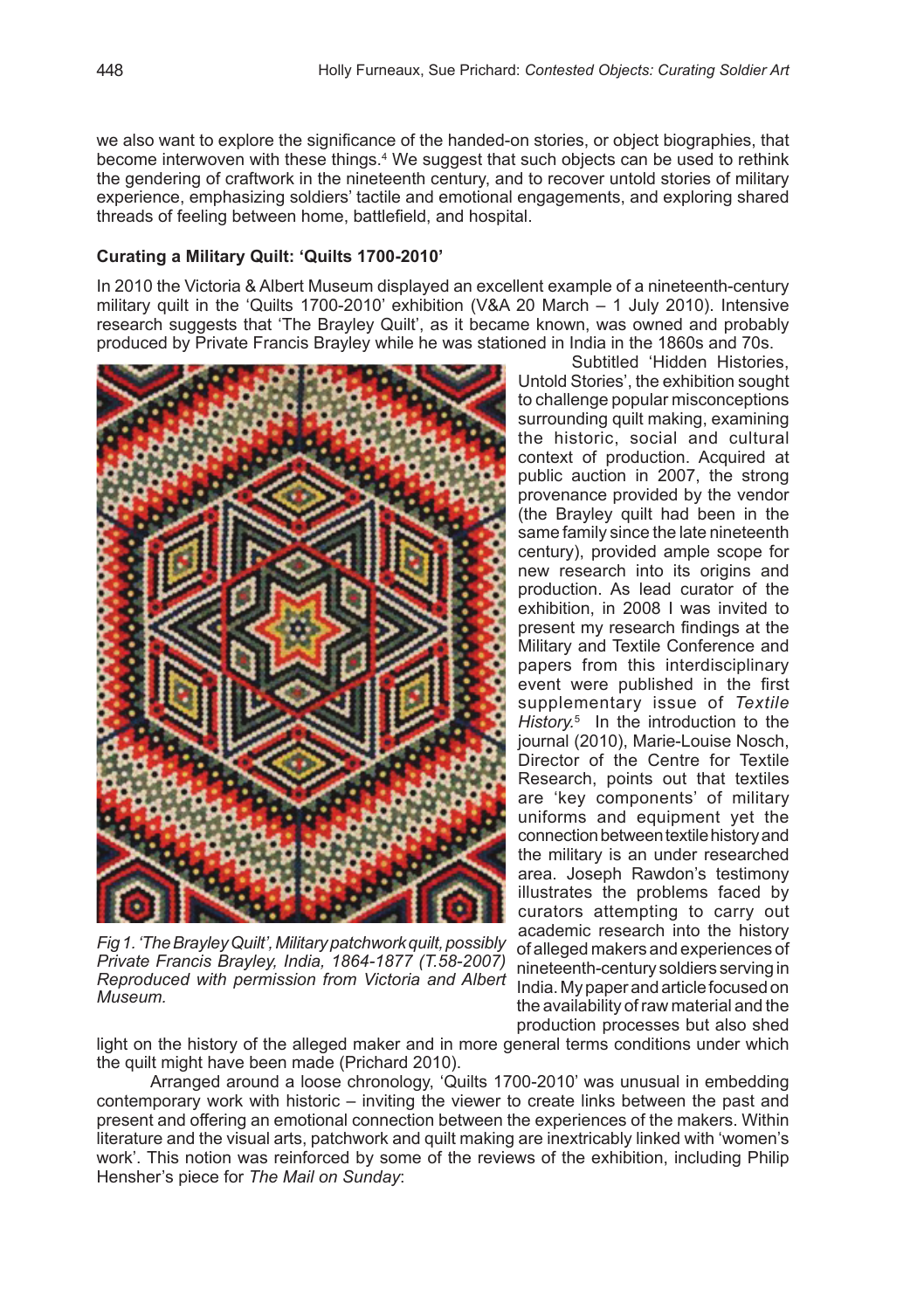The argument of this exhibition, and of a surprising amount of scholarly work in recent years, is that women, barred from the higher and more dignified forms of art, found themselves expressing their stories and their lives through a domestic craft (2010: 25).



*Fig 2. Quilts 1700-2010: Hidden Histories, Untold Stories, Victoria & Albert Museum, 20 March-04 July 2010, section three, 'Virtue and Virtuosity'Reproduced with permission from Victoria and Albert Museum.*

Hensher gestures towards work like Rozsika Parker's seminal publication on the subject of women and embroidery, first published in 1984 and reissued with a new introduction in 2010, and Constance Classen's account of handiwork as a feminine 'aesthetic tactic', 'one which valued touch as well as sight, and communal production as much as individual ability' (Parker 1984; Classen 2005: 205). The exhibition, however, sought to extend such work and complicate the gendered understanding of 'domestic craft' by considering the aesthetic tactics of intricate patchworks produced by both women and men. Exhibited in the thematic section entitled 'Virtue and Virtuosity', the Brayley military quilt was juxtaposed with pictorial inlaid patchwork (intarsia) hangings made by tailors specifically for exhibition and education purposes. Although not specifically connected with military service, John Munro's 'Royal Clothograph' (c.1830-50) and a later example, Menzie Moffatt's 'The Royal Crimean Hero Tablecover' (1865-1880), share characteristics associated with military quilts, in the piecing of geometric shapes mostly employed as decorative devices framing individual scenes or portraits. Materials and techniques used in the production of tailors' quilts or hangings differ from that of traditional domestic patchwork: 'intarsia' or 'inlaid patchwork' is similar to the woodwork method of marquetry whilst fuelled wool, also known as felted tailors' broadcloth, was best suited to the highly skilled over-sewing involved in piecing the sometimes minute pieces of fabric together.

Textile historian Clare Rose (2009) has written extensively on inlaid patchwork and British exhibition culture noting that four examples of inlaid patchwork were displayed at the Great Exhibition (1851), as well as at national and local exhibitions. The publicity generated by such displays of skill and virtuosity firmly link these objects with the nineteenth century Temperance Movement and campaigns against the 'evils of drink'. John Munro (1811-1888),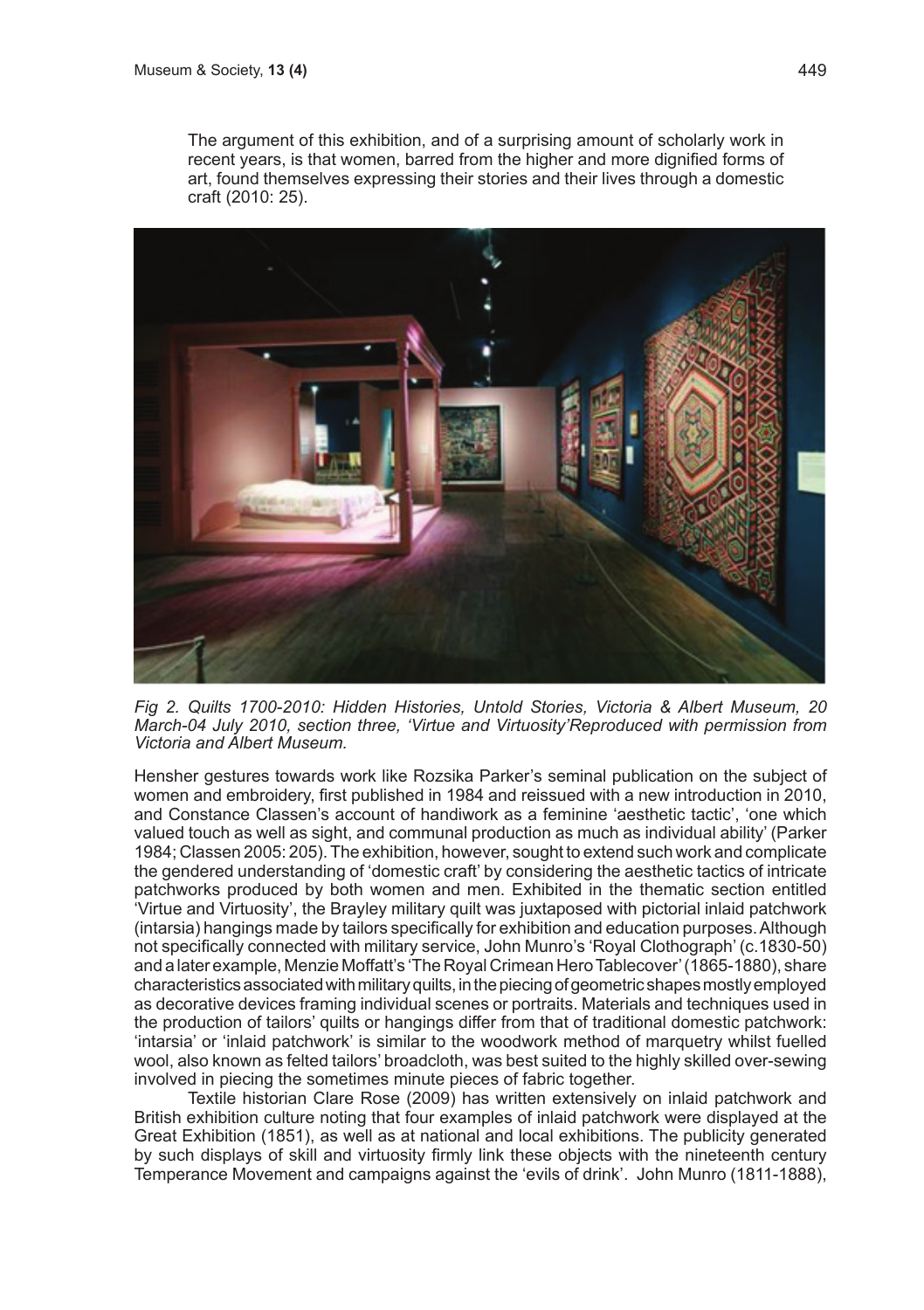a master tailor based in Glasgow exhibited 'The Royal Clothograph Work of Art', a large seven paneled pictorial hanging or table cover at a Belfast Temperance meeting in 1860. Munro's work was evangelically reviewed in the *Belfast Newsletter*: '[he] illustrated therefrom what patience and perseverance could accomplish, and urged upon the young men present to practise those virtues, and in order to do so, they should become total abstainers' (15 November 1860).

The review from the *Belfast Newsletter* provides a context in which to read military quilts and challenge prevailing mythology around their production. Joseph Rawdon, quoted at the beginning of this article, declares that the making of his quilt was both time consuming and also an act of loyalty and memorial. His assertion also serves to deflect attention away from more uncomfortable accounts of the scavenging and looting of battlefield souvenirs by both victors and vanquished.<sup>6</sup> Rawdon imbues his own patchwork with a more acceptable salvage narrative, giving it the status of patriotic relic and 'object of emotion'. This kind of object biography helps to ensure that military quilts are handed down within families as symbols of adventure, duty and, in some cases, sacrifice.

Despite Rawdon's testimony, in reality it is most likely that many military quilts were produced under the auspices of government led agencies. Needlework, in particular embroidery, was encouraged by the Temperance Association, especially in India where the extreme heat was almost unbearable. The use of craftwork for therapeutic purposes was institutionally established by the First World War, and Jeffrey Reznick has done detailed work on the curative workshops in that period, which were 'designed to create an atmosphere of contentment among the men', although, there is evidence that this had mixed success with soldier patients often resenting such work (2004: 124, 128). During WWII patchwork was included in the occupational parcels of different kinds of handiwork sent by the War Office to British POWs in overseas prison camps. Thomas Wood's 'Portrait of Private Walker' producing patchwork while convalescing in a military hospital after being invalided from the Crimean war (which will be discussed fully later in this article) may suggest that craftwork was supported as a form of occupational therapy as early as the 1850s.

Patchwork was also a useful tool in teaching sewing skills as recognized by the prison reformer Elizabeth Fry.<sup>7</sup> The British War Office acknowledged the need for military personnel to learn new skills, urging the establishment of professional workshops supervised by 'competent tradesmen', including tailors. There is no evidence in Parliamentary papers to suggest that patchwork was employed as a simple introduction to skills-based learning in regimental workshops.<sup>8</sup> However, the success of a number of military exhibitions showcasing craft-work during the latter half of the nineteenth century, together with documentary evidence relating to quilt production suggest that patchwork was indeed integrated into camp life.

Contrary to popular belief, most surviving quilts are unsigned or dated, with virtually no documentation to support assertions that they were made by family members. The strong military connections of the Brayley quilt provided opportunities for collaboration across disciplines which helped shed light on the context and production of the quilt. Family members, local historians, the military historian Richard Holmes and retired surgeon and Napoleonic war expert Michael Crumplin contributed to the narrative of one man's experience of serving in India. Research at the National Archives confirmed that one Private Francis Brayley served in the 1<sup>st</sup>, 11<sup>th</sup> Foot (The Devonshire Regiment) and was stationed in India (1864-77). To relieve the boredom of his posting, Private Brayley may have embarked on his patchwork quilt as a hobby, facilitated by a supply of fabric from the offcuts of the regimental tailor. The uniform size of the fabric hexagons, measuring 1.5cms suggest the pieces were 'punched', possibly using a leather or fabric tool. An examination of the back of the quilt reveals that, despite the complexity of the design, the stitching is extremely rudimentary, consisting of a basic whip or over stitch using a thick thread or several strands of twisted hemp. Although neither Brayley nor the quilt is mentioned in relation to the 1868 and 1869 'Soldiers' Industrial Exhibitions' in Lucknow, the Battalion's entries were considered worthy of commendation by the Commanderin-Chief (Aggett 1994: 146). The Battalion appeared to be more skillful in the sporting arena, coming second in 1868 in an All India League based on the annual musketry course for British Regiments. It is possible that Brayley too may have employed his skills in winning a cash prize, acquiring the quilt as a tangible souvenir of his prowess with the rifle. An examination of the Company's Muster Rolls, reveals that Brayley appears to have enjoyed good health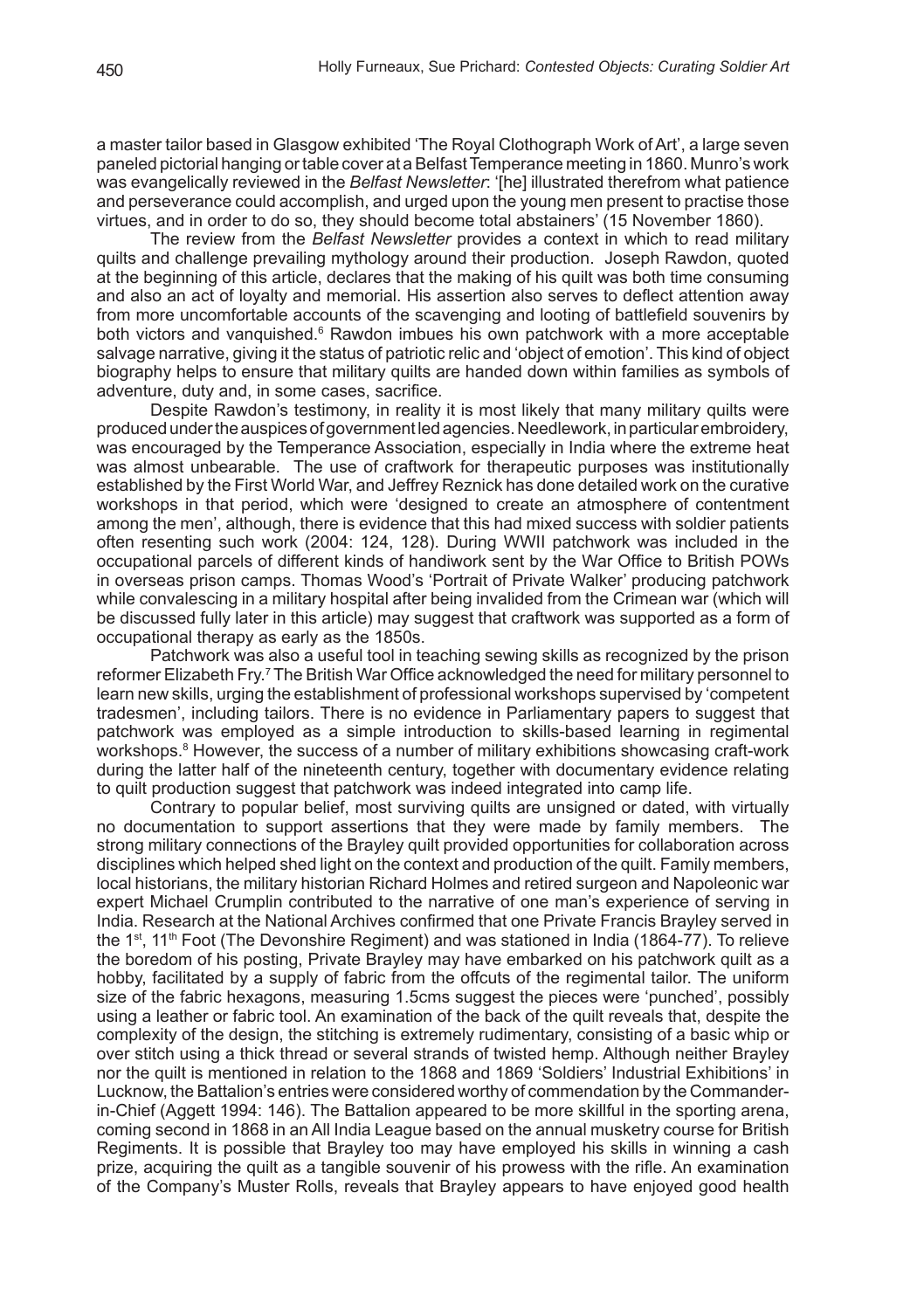until the latter half of 1875 and most of 1876, when he was granted a period of absence for debilitation described as 'Rifle Drill Fatigue', a possible precursor to the onset of tuberculosis. Confined to his bed, Brayley may have used his time productively, convalescing in a similar way to Private Thomas Walker.

Private Francis Brayley returned to England with the 1<sup>st</sup>/11<sup>th</sup> Foot in April 1877. A search of the parish register revealed that Francis Brayley married one Mary Ann Ash, spinster of the parish, one month after arriving back in England. Was the quilt a wedding present for the woman who had waited patiently for thirteen years for the return of her husband to be? Did Brayley consider the quilt a suitable gift for his betrothed? Their marriage certificate states that Mary Ann was a seamstress, and it is possible that she admired both the skill of the maker and the sentiment behind the gift. Less than three years later, Brayley was buried in the village of Mariansleigh, the cause of death described as 'Phthisis', commonly known as tuberculosis or pulmonary consumption. Brayley's occupation at the time of his death was 'pensioner' suggesting that he did not take up the trade of tailor – however he did leave his widow and young son with a souvenir of his military service in India. Exhibitions such as 'Quilts 1700-2010' and 'Homefront & Battlefield: Quilts & Context in the Civil War', a pioneering 2012 exhibition which sought to explore the history of this conflict through textiles, reveal a new dimension to quilt production in the nineteenth century and new perspectives on individual experiences.

# **Military Patchwork and Object Histories**



*Fig 3. Patchwork Bedcover, 17th Regiment of Foot, c.1856 (NAM 1992-07-206-1) Reproduced with permission from the National Army Museum*

The National Army Museum (NAM) also has some wonderful holdings of soldier-made quilts and other patchwork objects including a patchwork and embroidered bed cover of the 17th (The Leicestershire) Regiment of Foot c1856 (NAM 1992-07-206-1), a fragment of a patchwork coverlet or counterpane made by an unknown British soldier, reputedly in India c1880 (NAM 1981-12-34-1), and two intricate embroidered patchwork smoking caps worked by Colour Sergeant Joseph Fish of the Grenadier Guards during the Crimean War 1854-6 (NAM 1963- 08-185-2 and -3). The 17th Regiment bedcover has a note attached: 'This coverlet was made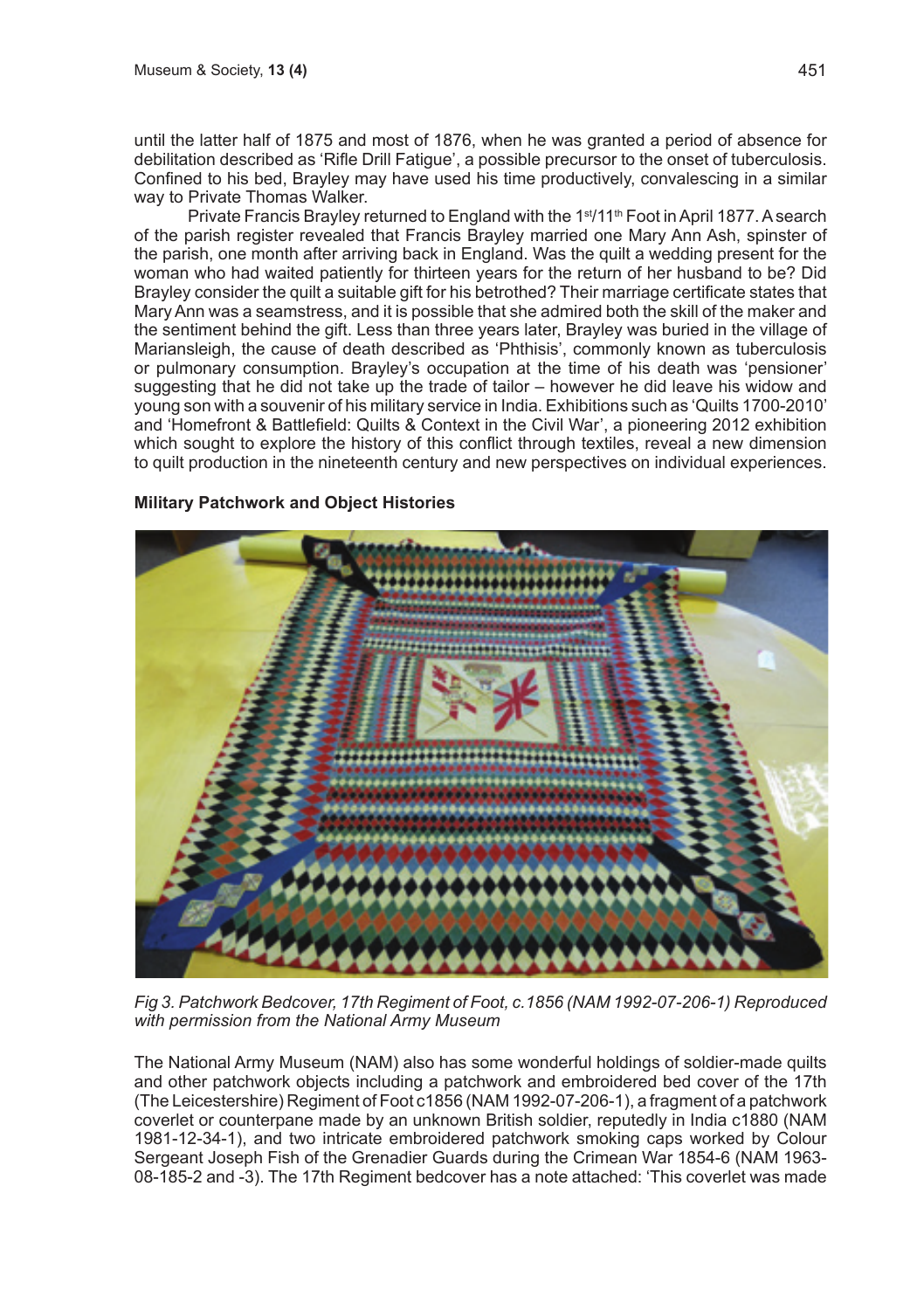by a soldier recovering from wounds during the Crimean War'. Though no further information is supplied which might help to verify this object biography, this note places the coverlet in a tradition of therapeutic patchwork and could help to support the case for a longer history of institutional support for sewing as part of invalided soldiers' recuperation. The central panel design of the Regimental colour, Queen's colour and Leicester Tiger (the Regimental badge) incorporates some pieces of embroidered appliqué produced on pre-perforated canvas for easier stitching. While in scale and design the work is ambitious, measuring 140 by 162cm and using tessellation of two sizes of diamonds of six colours of uniform fabric around the central panel, it has clearly been executed by an amateur. Stitching in the patchwork varies in size and method, and the embroidery technique is improvised. The finished coverlet movingly inscribes the effort of its production, which combines with the attached note to invite those viewing it now to imagine the painstaking work of the unnamed wounded infantryman.



*Fig 4. Drafts Board (NAM 1972-06-41-1) Reproduced with permission from the National Army Museum*

Also in the collection is a Crimean War patchwork draft board, cannily produced so that the backing doubles as a bag in which to keep the pieces (which remain almost complete, with only one counter lost over the estimated 160 years since the object was made). Ties allow for easy rolling and compact portability. The Museum's catalogue provides the following detailed description:

Game of drafts, 1854 (c).

Board made from the uniforms worn by British soldiers and the pieces, twelve disks and eleven rectangles incised on top with a worm, made from bone. Reputedly made by soldiers during the Crimean War (1854-1856).Patchwork of 64 scarlet and white serge squares makes the board which is backed with white cotton and has a second backing sewn on to form a bag. (NAM,1972-06-41-1)

This object's biography made it particularly resonant to us, both as a memorial, providing an afterlife for the no-longer needed uniforms, and as a lively object of camaraderie, pass-timing, and likely gambling. Letters home from British soldiers in the Crimea often include accounts of pleasurable games of drafts and chess, although the correspondents are usually at pains to reassure their families that no gambling was involved. Like many pieces of soldier art, the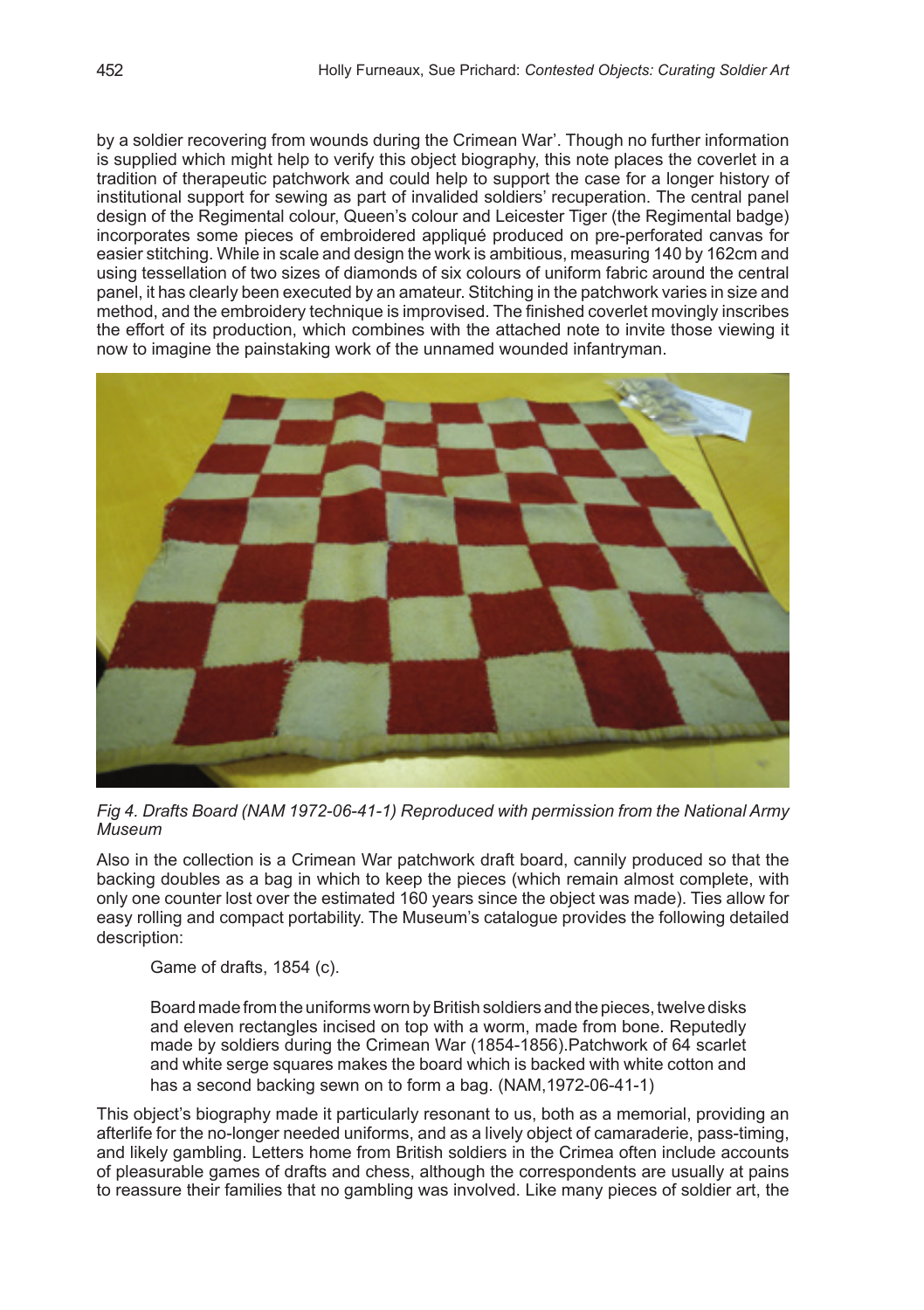board raises questions about the connections between battlefront and home, military and civilian life, destabilizing any firm separation of these spheres. It is homely, allowing men on campaign to continue a typical family game they had likely played at home and learnt as children from parents or older siblings. At the same time the board is an intensely military product, made from the material to hand and likely as a response to the long periods of empty time, particularly during the siege of Sebastopol, which made gambling such an absorbing occupation.

We had the privilege of interacting closely with this item at the NAM stores. Perhaps because of the layering of tactility in its history, as a handcrafted object then much handled (as the wearing on the counters attests) in playing, the board was the object we were most drawn to touch; we had the pleasure of revivifying it in an impromptu drafts game that attempted to recall its use by soldiers. In exhibiting soldier art curators might think about ways in which to recognize and meet, as far as is possible while prioritizing preservation, the tactile pull of these objects.<sup>9</sup>

We were also drawn to the board through the accompanying object narrative supplied by the museum catalogue. The description 'made from the uniforms *worn by* British soldiers' adds an additional layer of tactile history, as the material moves from intimate proximity to soldiers' bodies, to maker's or makers' hands, to players' hands, to ours. The identification of the material as from *worn,* used uniforms, suggests that it became surplus and available for reuse on the death of the wearers. This connects the board with powerful narratives circulated about military quilts as produced from the uniforms of dead fellow soldiers. In the letter, with which this article opened, Joseph Rawdon directly attaches this provenance to 'more than a few pieces' he used for his quilt, which also acts as memorial for the men who had previously worn material within it. In the quilts made in India that survive from this period, however, there was no evidence of the residue of use - oil, powder, blood - and it is more likely that the majority of materials came in the form of offcuts from regimental tailors.10 The curators of 'Homefront & Battlefield: Quilts & Context in the Civil War' found similarly, that sections within quilts reputed to be made from uniforms had pieces that were actually too large to come from unpicked jackets (Shaw and Bassett 2012: 121).11 The number of colours, taken from the relatively small fabric area of uniform facings, used in many military quilts (NAM's Leicestershire regiment coverlet, for example, incorporates large amounts of material from six colours), also make it unlikely that large, multi-colour patchworks were predominantly produced by uniforms of the dead, although it is possible that some parts of the material were made available in this way. The regularity, however, with which this kind of story is attached to these objects, shows the possible patriotic impulse for intimacy - proximity to the bodies of the heroic dead - and a desire for a rich narrative of the soldier maker's feeling, as the tactile experience of the detailed work of cutting, piecing and stitching combines with the emotional project of memorializing dead comrades. As commentators on the materiality of mourning have noted, clothing of the dead often has a particular resonance for the living providing a sense of direct physical connection. As Margaret Gibson puts it, 'clothing engages a range of sensory memorial experiences linking the body of the bereaved to the body traces of the deceased' (2008: 118).12 The claimed inclusion of the uniforms of the dead, then, emphasizes the memorial function of military patchwork and the emotional labour of production. Another typical narrative, that the quilt has been produced by a wounded soldier, again takes its force from the object's direct connection to the suffering body but this time to that of the heroic survivor maker. In these cases, the patchwork is also linked to a reassuring narrative of recuperation, as the uniforms of the dead and suffering are remade into a form that can offer forms of physical and emotional comfort.

A similarly emotive object history is attached to an intricate Crimean war tablecloth in NAM's holdings:

Patchwork tablecloth, 1854-56 (c).

Scarlet, black, blue, yellow and white patches, reputedly cut from uniforms and made during the Crimean War (1854-1856) by drummer boys; backing of unbleached linen.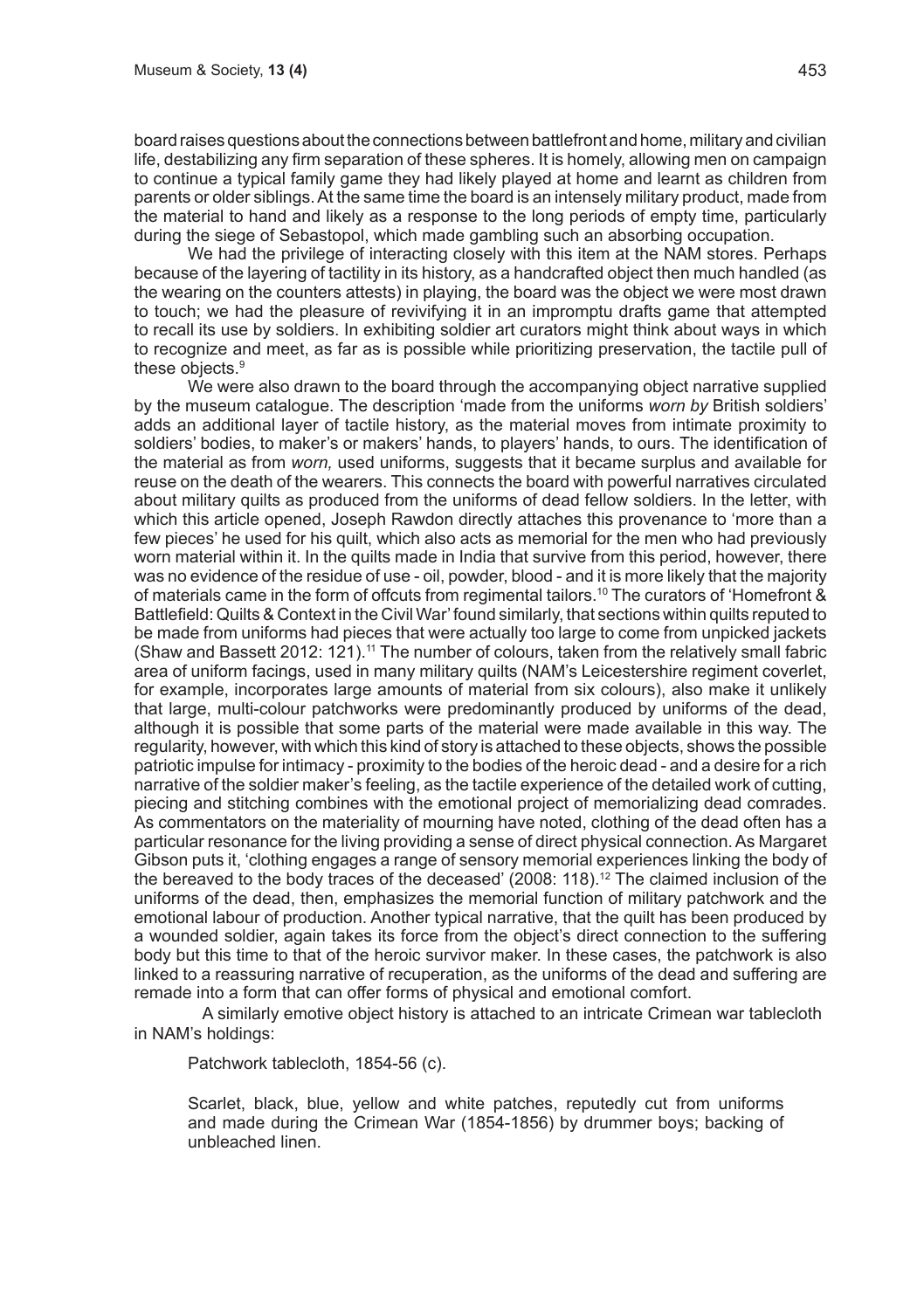Centrally, a white, 8 armed patch with white stars, beaded flowers and quatrefoils all round; a similar pattern is reproduced on all the surrounding squares.

All round is a scarlet border with zig-zag edge perforated with a continuous row of holes (NAM 1960-03-76-1).



*Fig 5. Patchwork Tablecloth (NAM 1960-03-76-1) Reproduced with permission from the National Army Museum*

This beautiful, finely detailed object exhibits skilled piecing of layered small parts that produce an appearance of beading, and techniques of precise leather stamping that required specialist tools. The level of skill involved here differentiates it from many of the other soldier produced patchworks we've looked at. The drafts board and several of the NAM patchwork pieces rely on basic utility stitches, such as plain, back, and whip stitch, and the canvas-work embroidery of the slightly difficult to identify Leicester Tiger in the centre of the 17th Regiment coverlet is clearly the work of an amateur. The technical accomplishment, use of specialist equipment, and reliance on tiny pieces of thick cloth which act as beads and would be very difficult to keep hold of in camp conditions, makes it very unlikely that this was produced by drummer boys. Nonetheless the description gives this aesthetically striking object a similarly impressive sentimental biography. Drummer boys had wide popular appeal as figures of sympathy, and were often used in the nineteenth century in critiques of the waste and senselessness of war, as most famously, in Hardy's Boer war poem 'Drummer Hodge' (1899). In the Crimean War *Punch* featured a brave little drummer boy in a critique of officers who abused their position to leave the front 'on urgent private affairs' (24 November 1855: 209). This attribution also continues the association of military patchwork with the regular soldier. While officers had readier access to watercolours, oils, and drawing materials, and had often received formal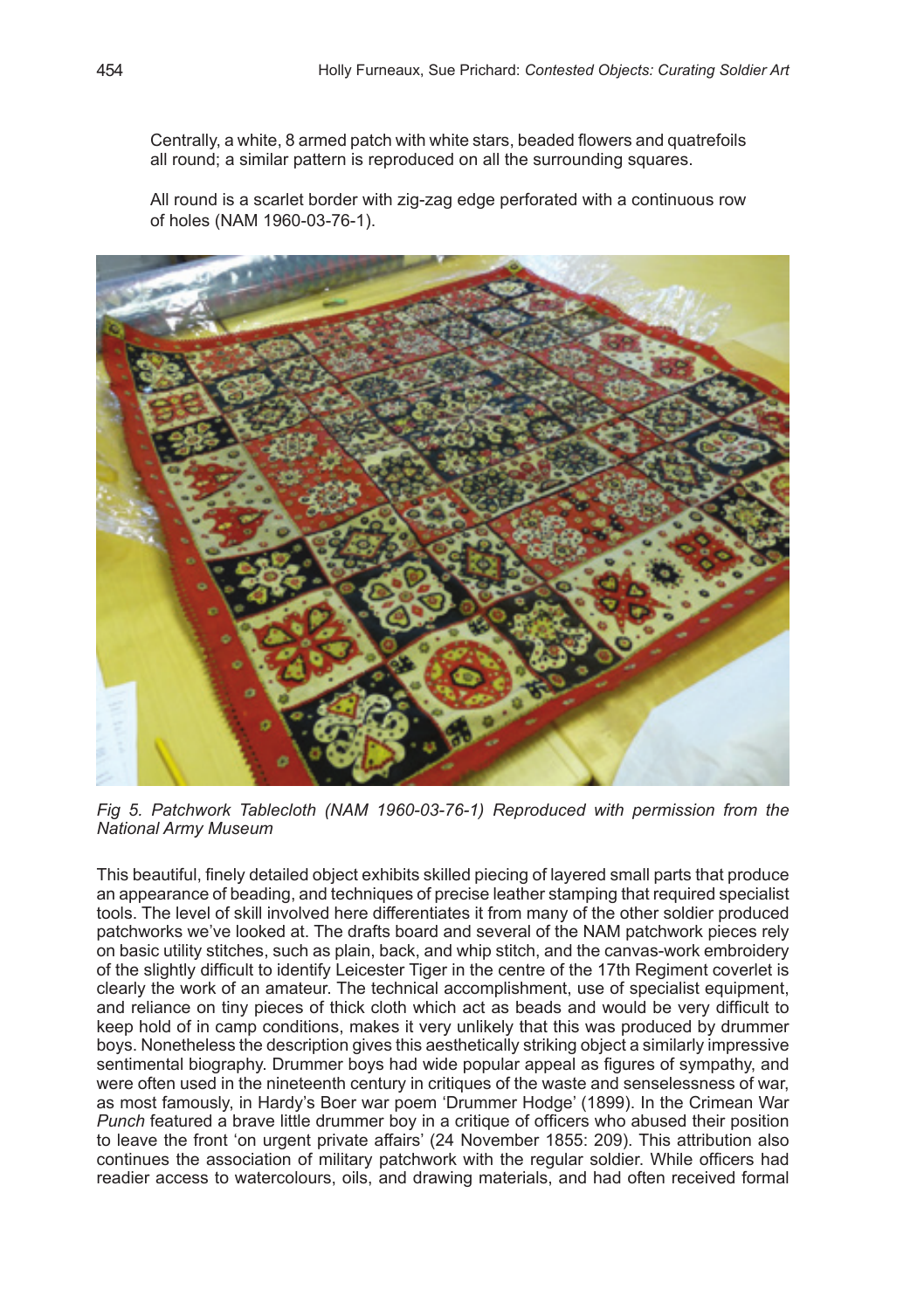artistic training through a private education, soldiers of other ranks had to be more adaptive in the materials and skills they brought to art work. Patchwork produced by drummer boys, privates, colour sergeants (a non-commissioned officer rank), reflect some unexpected tactile and aesthetic experiences of the working-class Victorian soldier.

The narratives attached to military patchworks provide insights into the ways in which soldier art is valued, variously by its producers, by the museums that preserve it, and by those viewing it now. Some feeling of proximity to the emotional life of the maker and/or the material is typically established by the catalogue description, which tends to ascribe at least the outline of a life story to at least one of these constituent parts (producer or fabric).

#### **Fit for a Queen: Private Thomas Walker's Patchwork**

The patchwork done by Private Thomas Walker as he convalesced from a head wound in the Fort Pitt military hospital at Chatham, made for a particularly detailed narrative relationship between soldier maker and patchwork, which widely circulated in the contemporary press. The details known about Walker perhaps suggest a fuller accompanying narrative for the anonymous Leicestershire Regiment coverlet also supposed to have been made by a convalescent soldier recovering from Crimean War wounds. Walker, of the 95th Regiment, was severely injured at the battle of Inkerman. He met the Queen during a series of Royal visits to the wounded, and she described him in her journal as

a most extraordinary case, a shell having burst on his head, the whole upper part of which was exfoliating, & would come away! Yet he looked well in the face, & said he did not suffer, only at times from giddiness. The Dr says he will entirely recover<sup>13</sup>

*The Times* identified Walker as 'perhaps the most extraordinary case' among the wounded soldiers visited by the Queen: he 'has been in hospital nearly 12 months, during which time he had 13 pieces of his skull removed by Doctor Parry [. . .] Her Majesty has seen him on every occasion of her visits, and has sent him a present of 10l' (17 April 1856: 12).



An 1856 portrait by Thomas Wood, now in the collection of the Royal College of Surgeons, depicts Walker propped up in bed making a vibrantly coloured quilt using the red, black, white and gold of army uniforms. *Cassell's Illustrated Family Paper* produced an engraving of Wood's painting, with which they included some details of how Walker had learnt to quilt in hospital with help from a fellow soldier's wife. As Glenn Fisher's research (2008) has shown, Walker's father was a brewer's servant and his own trade or calling was recorded on his attestation papers when he joined the 95th in 1850 as 'a hawker'. These papers also show that he was able to sign his own name.<sup>14</sup> Although Walker seems to have learnt patchwork in hospital, the report in *Cassell's* suggests that he drew on his existing skills in hawking goods, to turn his sickbed work into a successful commercial enterprise:

*Fig 6. Thomas William Wood, Portrait of Private Thomas Walker, 1856 Reproduced with permission from the Hunterian Museum at the Royal College of Surgeons*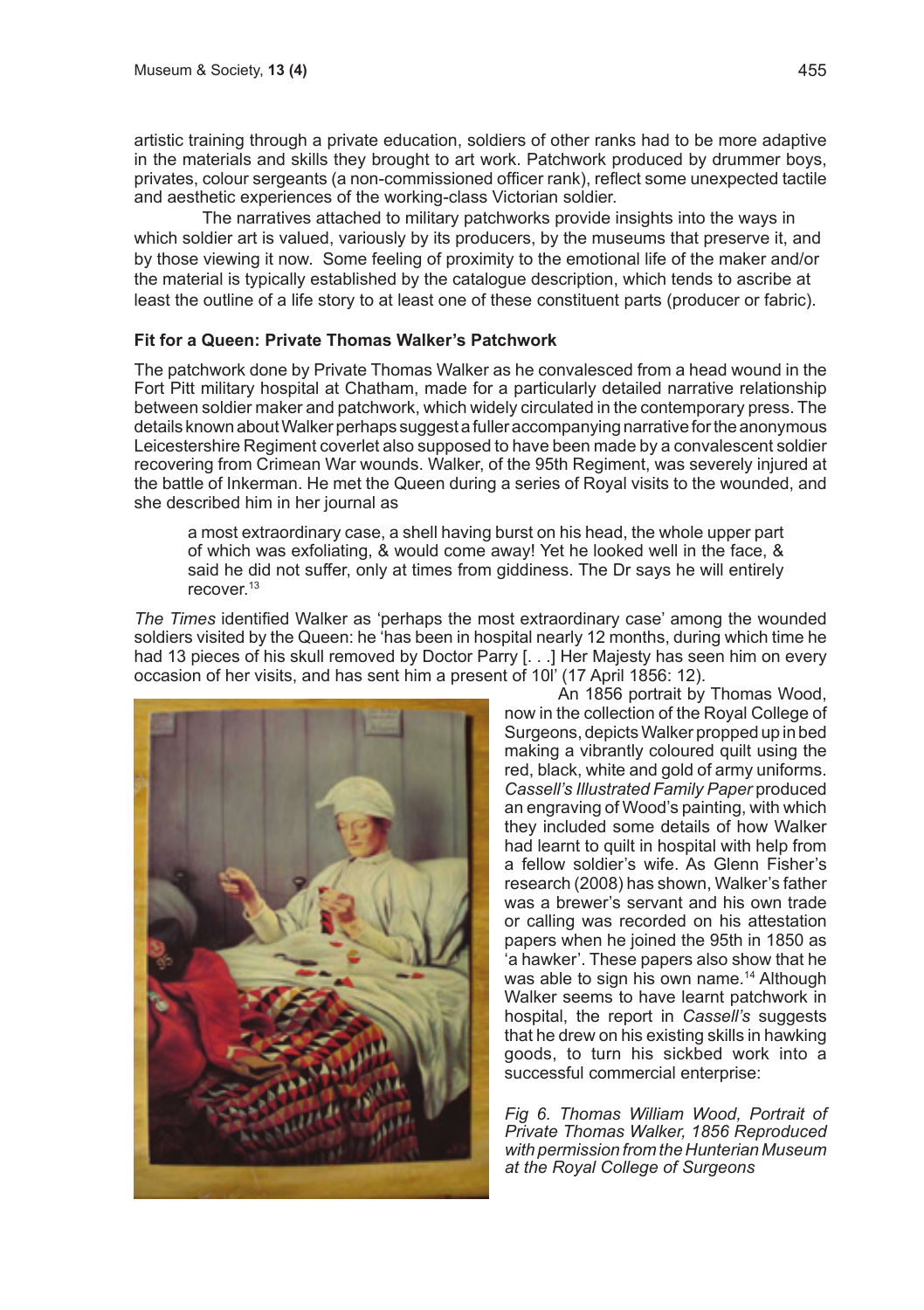He has employed much of his time in hospital, and relieved the tedium of hisconfinement, in making patchwork rugs and table covers from the scarlet clothand facings of soldiers' jackets. In the manufacture of these he has exhibited somuch taste and ingenuity that her majesty was pleased to select one for which she generously sent him £10; another large one has also been purchased from him, and he is now engaged in the making of a third, and still more handsome large rug, which he hopes to be able to dispose of to some charitably inclined persons. It deserves to be recorded to Walker's credit that he has given six pounds of her Majesty's donation to his relatives, who are in distressed circumstances, and £1 to the wife of a fellow patient who has assisted him in his work (5 July 1856).

Although, sadly, the Queen's Walker quilt does not survive as part of the Royal Collection, the archive at Windsor does demonstrate that the Queen continued to be interested in Walker's work and wellbeing. Following the Queen's Chatham hospital visits, an update on Walker's condition was sent to Colonel Phipps, keeper of the Privy Purse, who advised the Queen on her engagement with the war:

About ten days ago Dr Parry extracted a large piece of his skull very skillfully. He is going on very well & amuses himself by making a patch work quilt of bits of cloth from soldiers coats, trousers and facings. He has shown great ingenuity in the devices he has chosen & does it very nicely.15

Colonel Eden's commendation of Walker's 'ingenuity' of design, and nicety of work, is echoed by *Cassell's* report of Walker's 'taste and ingenuity' and his continuing endeavour to produce 'still more handsome' items, and by the emphasis in Wood's painting on the neatness and delicacy of execution, as Walker carefully stitches together small triangles of material to produce perfectly interlocking parti-coloured lines. This celebration of Walker's dextrous needlework and aesthetic skill gives a new dimension to the more conventional soldierly heroics signaled by his battle-wound. At the same time, these accounts work to reassure non-combatants about the rehabilitation of the wounded soldier, quickly returned to productivity and industry. *Cassell's* detailing of the monies Walker received and passed on for his work brings his narrative into the wider story of self-help and improvement promoted by the journal. Founder John Cassell welcomed content 'illustrative of the triumph of religion, temperance, morality, industry, energy and self-control over idleness, apathy, intemperance and habitual self-indulgence' (Nowell-Smith 1958: 42). In presenting Walker as a case-study of soldierly excellence, the journal overlapped with temperance organizations and army industrial exhibitions in commending craft-work over less productive pastimes. The curation of Wood's painting in the V&A Quilts show drew out another strand of reassurance, contextualizing it as a 'propaganda portrait designed to allay public concerns over hospital conditions for soldiers.'

# **The (dis)comfort of Salvage Work**

Wood's painting of Walker concentrated on his patchwork offers a variety of forms of comfort. This is an image of exemplary hospital hygiene and surgical skill; snowy white linens suggest an improbably high standard of ward cleanliness, and the head wound, recorded on the card above Walker's bed, has been treated through the dexterity of Staff Surgeon Parry (an interpretation of the painting emphasized through its presentation to the Royal College of Surgeons by the artist's nephew). Walker's own skilled production shows the wounded soldier swiftly rehabilitated into useful work. In producing a coverlet, which acts as a blanket over his feet during production, the patient is shown as useful to himself and other invalids, making one of the many necessaries which mismanagement of the war had rendered scarce. As a depiction of useful craftwork, this anticipates the specialized production of care equipment, such as splints, bandages and even artificial limbs, by convalescent soldiers during the First World War (Reznick 2004: 126). Beyond the practical implications, the image also offers a transformation of the violence of war apparent in Walker's head wound, as the trappings of militarism in the bold colours of the uniform are literally fragmented and remade into a form that gives comfort. The threat of the uniform is undone as it becomes a blanket to warm and cheer the convalescent soldier. This transformation is paralleled by the soldier's own activity,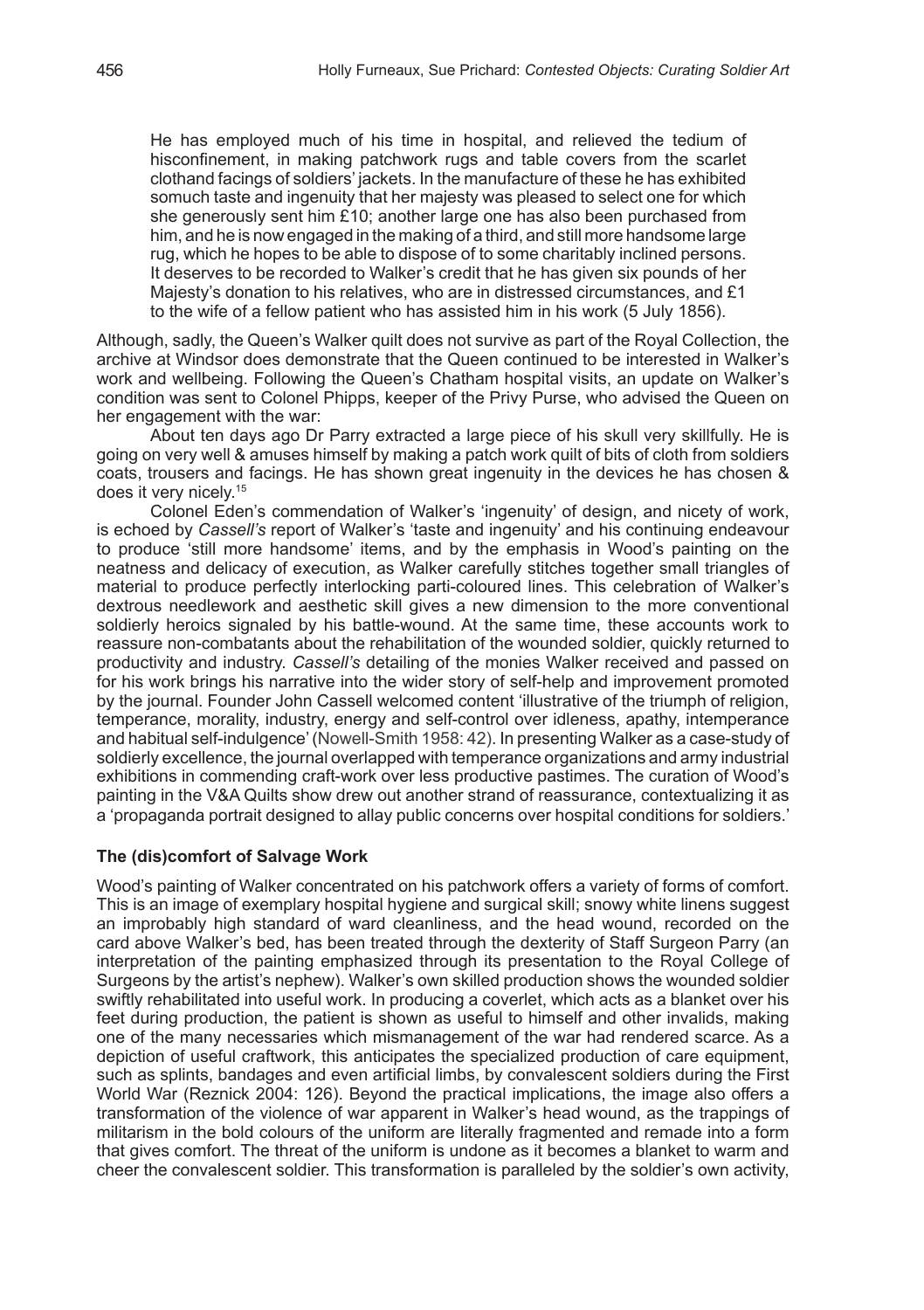exchanging gun and bayonet for needle and thread. Yet, as well as the various reassurances offered by this image of the turning of uniforms into objects of comfort, and the transformation of the invalid into supposedly contented, productive worker, there is also an uneasiness, typically produced by the reclaiming of war materials in trench art.<sup>16</sup> The inscrutability of Private Walker's expression in Wood's painting perhaps registers an ambivalence about soldiers' feelings towards such work. Though the Queen recites the reassurance he 'said he did not suffer' in her journal, and *Cassell's* reports that Walker had borne much suffering 'with cheerful resignation', the expression Wood gives Walker is certainly not cheerful. By making Walker's face unreadable Wood keeps Walker's feelings about his position and his 'therapeutic' work, a mystery, opening a space for doubt in the viewer's interpretation of the painting. This indeterminacy might also encourage attention to the other troubling elements of this image. The positioning of the scissors in Walker's lap, with their point directed to the centre of his crotch, uncomfortably suggests emasculation, even castration, by invalidism, and the craft work of the sickbed. This pointed reminder of the wounds suffered by Walker is extended by the surplus of available 'scrap' uniforms, in which we can perhaps glimpse the life and death narratives of those soldiers killed by the conflict that Walker narrowly survived.



*Fig 7. Susan Stockwell, Peace Maker (NAM 2014-05-1) Reproduced with permission from the National Army Museum*

Contemporary artist Susan Stockwell recently produced a form of military quilt as part of NAM's 'Piece Makers' project with soldiers in rehabilitation and support centres. Stockwell used the patchwork form to combine hopeful narratives of recovery with the often painful, unsettled stories of veterans' experiences. Her work 'Peace Maker' (2014) incorporates panels of art produced by the soldiers she worked with, including a striking centrepiece by veteran Michael Crossan. The double-sided design refers to the textile culture of regiments in their banners and flags. On one face is a silken peace banner, while the other side is a checker-board design inspired by historical soldier-produced objects in the NAM collection, such as the Crimean War patchwork drafts board. This side is composed primarily of used army blankets in buff and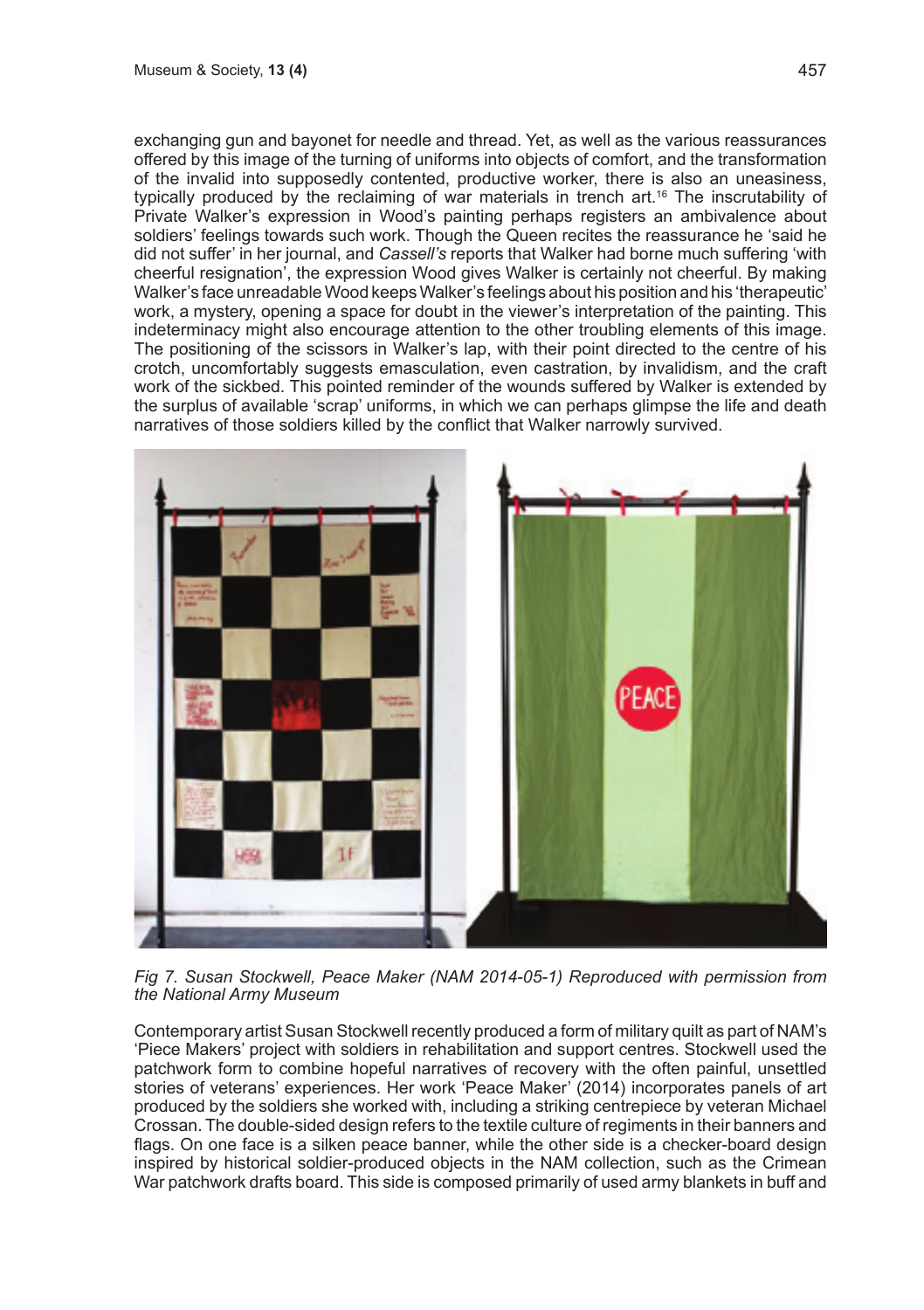dark grey, which bear faint stains of the lives of the servicemen and women who have touched them.17 This choice of used, stained, materials connects this modern quilt to the long history of military patchwork discussed here, in which objects often take their force from their direct contact with the bodies of soldiers. Stockwell's 'Peace Maker' literalizes the sense, powerful in work on materiality and mourning, of textiles as resonant with traces of former use. As Stockwell described it, the quilt provided a 'good metaphor to hang a range of ideas on'; her work being both recuperative, 'stitching people's lives back together', and a recognition of 'different lives' that can't always be reconciled.<sup>18</sup> In the juxtaposition of the textures of the quilt's two sides, the smooth silk, and the rough blankets, the piece resonates with the contradictions typically inherent in trench art, as material that can simultaneously celebrate, commemorate, and criticize war. Stockwell's selection of patchwork shows the continuing resonance of this form for soldiers and civilians. Curating the textile histories of soldier art clearly makes for powerful visitor engagement, allowing us to feel at the same time better and worse about war and to question entrenched attitudes about masculinity, soldiering, and militarism.

Received: 15 June 2014 Finally accepted:30 June 2015

#### **Notes**

- <sup>1</sup> We are grateful to Pip Dodd and Alastair Massie of the National Army Museum for enabling our work with the substantial military patchwork holdings there.
- <sup>2</sup> These objects might usefully be considered alongside contemporary textile based objects which document violence or suffering, for example the appliqued arpilleras which were recently included in the V&A's 'Disobedient Objects' exhibition ( 26 July 2014 – 1 February 2015). Although once classified as folk art, arpilleras, produced by women in Chile under General Pinochet's dictatorship, these pictorial hangings have been reclaimed as symbols of protest and solidarity against military atrocities. See Flood and Grindon 2014: 122-123. This pictorial element of the arpilleras, in which women narrate their experience of war and conflict is shared by the Afghan rug weavers, who since 1979 have featured images of the Soviet invasion of and withdrawal from Afghanistan, tanks, hand grenades and, more controversially, the destruction of the World Trade Centre on 9.11.
- <sup>3</sup> On the latter category see Greenblatt, 1990. Maines and Glynn discuss the psychological significance of particular artefacts that seem 'as if they are, to use a term from Roman paganism, inhabited by a *numen* or spirit that calls forth in many of us a reaction of awe and reverence' (1993: 9).
- <sup>4</sup> Gregson and Crew use the term 'commodity biographies' in their work on how the value of certain second hand objects, especially clothing, is determined by the imprint of previous use upon it. In a formulation which has been helpful to our thinking about military patchwork, they define commodity biography as 'the full range of biographical transformations which commodities undertake [. . .] What are the significant moments in a commodity's life?' (2003: 170)
- <sup>5</sup> The conference was jointly convened by the Danish National Research Foundation's Centre for Textile Research, the University of Copenhagen and the Royal Danish Defence College (Copenhagen, 20-21 May 2008). *Textile History* is the journal of The Pasold Research Fund.
- <sup>6</sup> For discussions of plunder, and the blurred line between souvenir and trophy hunting, see Harrison (2012) and Furneaux (2016: chapter 5).
- <sup>7</sup> See Smith 2008.
- 8 'Observations upon War Office Scheme for the Employment and Tuition of Soldiers and their Children in Trades and Calling.' 2 Jan 1862, SWO/202, 45-47.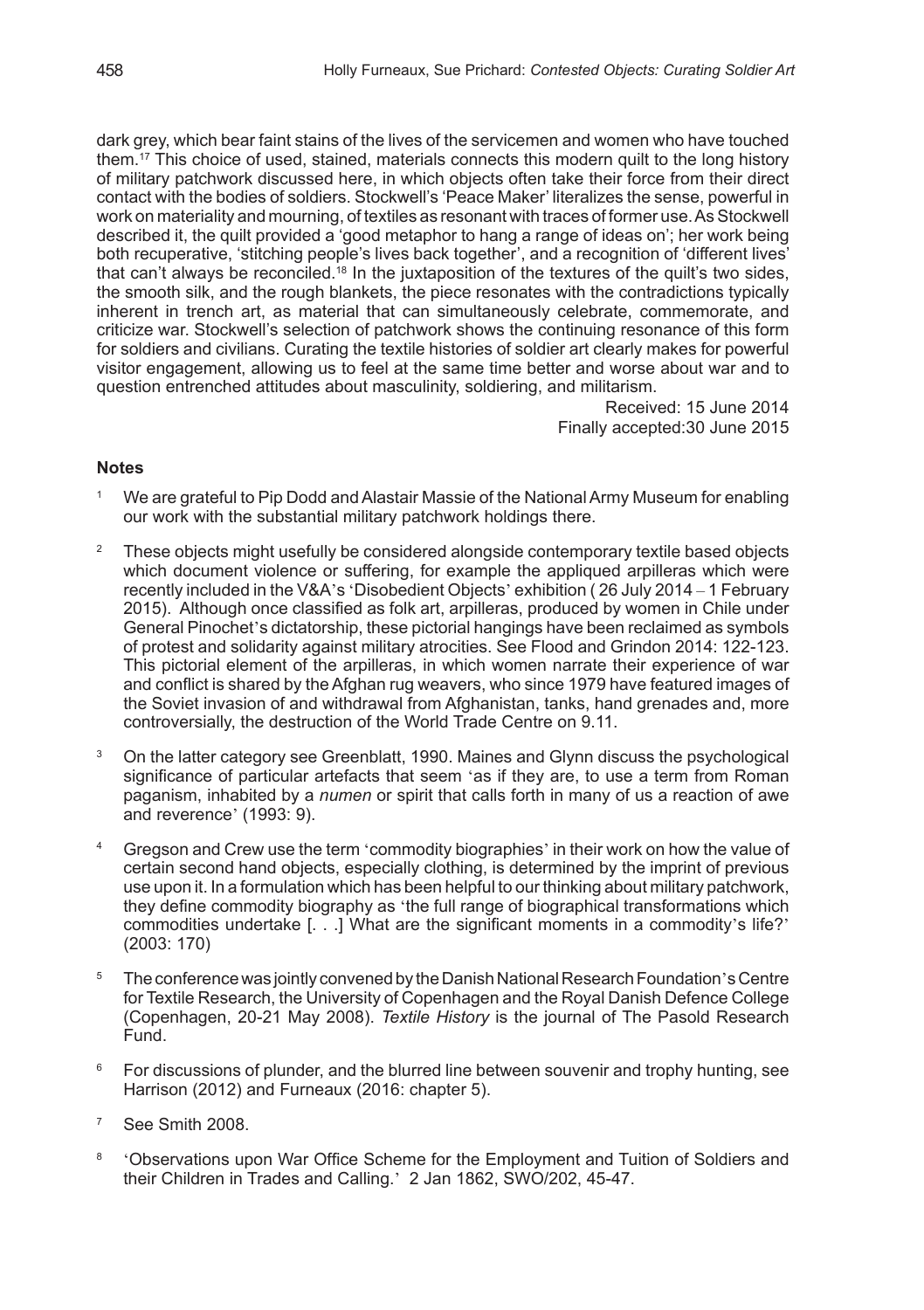- <sup>9</sup> This is a perennially tricky question for curators. The V&A Quilts exhibition did not have a handling collection due to concerns about sending out mixed messages: don't touch here, but do here. One possibility for allowing more hands-on experience would be to recreate similar objects, possibly via workshops with a soldiers' rehabilitation charity.
- <sup>10</sup> For a more detailed discussion of the mythology of military quilt materials see Prichard 2010.
- <sup>11</sup> Shaw and Bassett also explore the valuing of textile fragments that had 'touched the tragedy of the war' (2012: 186) , including uniforms worn by casualties and survivors, as a form of memorial.
- $12$  For further consideration of relic objects, often including clothing or body pars such as hair see Hallam and Hockey 2001: 164-5.
- <sup>13</sup> Queen Victoria's Journal, The Roval Archives, 19 June 1855, Vol 39, 343.
- <sup>14</sup> Walker made an apparently full recovery, working as a labourer in Buckinghamshire, marrying, and having one son. He died in 1889 aged 62.
- <sup>15</sup> Colonel Eden to Colonel Phipps, 4 November 1855. Royal Archives VIC/MAIN/F/3/115
- <sup>16</sup> Saunders has considered the uncomfortable mixed meanings that compete in WW1 shell case art, seeing these objects as 'redolent with irony'. Ambiguities of meaning are produced by differences between military use and the often pastoral design of shell case vases, and the transitions of use. Expended shells were struck as gas alarms and then, after the war, reused as domestic dinner gongs (2003: 72 and chapter 5).
- <sup>17</sup> This continues Stockwell's practice of stitching together commonplace objects which contain 'stains of existence', such as used paper bank notes which have passed through many hands. In 'A Chinese Dream' (2010), specially commissioned for the V&A Quilts exhibition she machined stitched together new and used Chinese bank notes of various denominations to form a visually arresting map of the world, which reflects on the strength and influence of China's global relevance, particularly to the textile trade.
- <sup>18</sup> Susan Stockwell, film for the 'Piece Makers' exhibition, NAM, 2014.

# **References**

- Aggett, W.J.P. (1994) *The Bloody Eleventh: History of The Devonshire Regiment,* Vol II 1815-1914, Exeter: The Regiment.
- Anon. 'The New Game of Follow My Leader', *Punch*, 24 November 1855, no. 750, vol. 29.
- Anon. 'Visit Of Her Majesty To The Military Hospitals At Chatham', *The Times*, 17 April 1856.
- Classen, C. (2005) *The Book of Touch*, London, Berg.
- Fisher, G. (2008) 'Thomas Walker 95<sup>th</sup> Regiment', *The War Correspondent, Journal of the Crimean War Research Society*, 26.3, 23-24.

Flood, C. and Grindon, G. (eds) (2014) *Disobedient Objects,* London.

Furneaux, H. (2016, forthcoming) *Military Men of Feeling: Emotion, Touch and Masculinity in the Crimean War,* Oxford: Oxford University Press.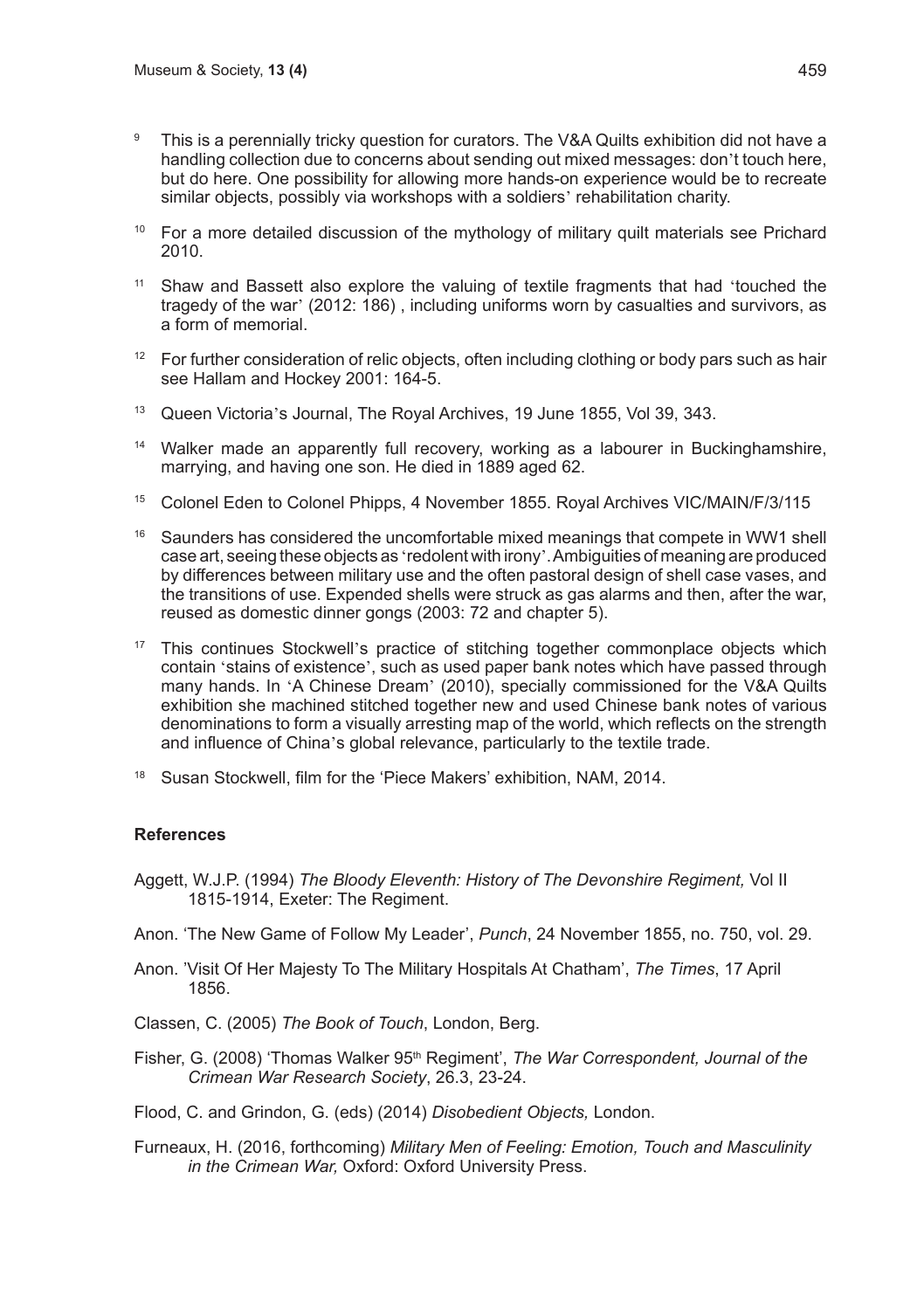- Gibson, M. (2008) *Objects Of The Dead: Mourning And Memory In Everyday Life,*  Melbourne: Melbourne UP.
- Greenblatt, S. (1990) 'Resonance and Wonder', *Bulletin of the American Academy of Arts and Sciences* 43.4, 11-34.

Gregson, N. and Crew, L. (2003) *Second Hand Cultures,* Oxford and New York: Berg.

- Hallam, E. and Hockey, J. (2001) *Death, Memory and Material Culture*, Oxford: Berg.
- Harrison, S. (2012) *Dark Trophies: Hunting and the Enemy Body in Modern War*, New York and Oxford: Berghahn.
- Hensher, P. (9 May 2010) *The Mail on Sunday*.
- Jacob, M. J. (2007) 'Material with a Memory', in *The Object of Labour: Art, Cloth and Cultural Production,* Chicago, MIT.
- Kimball, J. (2004) *Trench Art: An Illustrated History,* Davis, CA: Silverpenny Press.
- Maines, R. and Glynn, J. (1993) 'Numinous Objects', *The Public Historian*, 15.1, 8-25.
- Nosch, M. (2010) 'Textile History and the Military', *Textile History*, 41 supplement 1, 1-5.
- Nowell-Smith, S. (1958) *The House of Cassell 1848-1958*, London: Cassell & Co.
- Parker, R. (1984, reissued 2010) *The Subversive Stitch: Embroidery and the Making of the Feminine*, London, I.B. Tauris.
- Prichard, S. (2010) 'Precision Patchwork: Nineteenth Century Military Quilts', *Textile History*, 41 supplement 1, 214-226.
- Rae J. and Tucker M. (eds) (1995) *Quilters' Guild Heritage Collection: Quilt Treasures of Great Britain,* London: The Quilters' Guild.
- Reznick, J. (2004) *Healing the Nation: Soldiers and the Culture of Caregiving in Britain During the Great War,* Manchester: Manchester UP.
- Rose, C. (2009), *Exhibition Knowledge: British Inlaid Patchwork in Inlaid Patchwork in Europe from 1500 to the Present*, Berlin, Museum Europäischer Kulturen, 87-98.
- Saunders, N. (2002) *Trench Art,* Buckinghamshire: Shire

(2003) *T*rench *Art: Materialities and Memories of War*, Oxford: Berg

- Shaw, M. and Bassett, L. Z. (2012), *Homefront and Battlefield: Quilts and Context in the American Civil War,* Lowell MA: American Textile History Museum.
- Smith, C. (2008) 'Doing Time: Patchwork as a tool of social rehabilitation in British Prisons', V&A Online Journal, Issue 1.